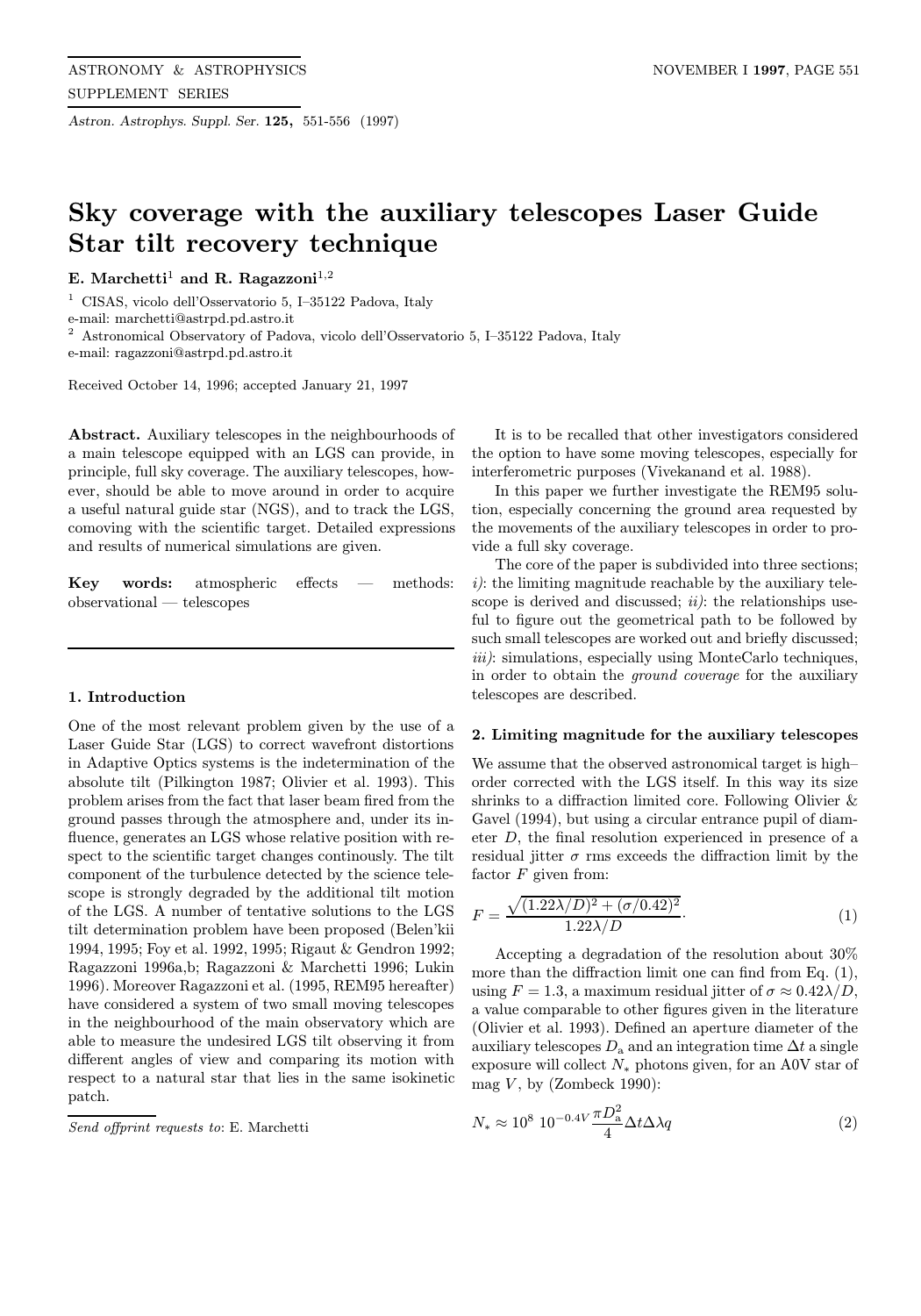where  $\Delta\lambda$  is expressed in nm and q is the overall quantum efficiency. Assuming a Poissonian noise the SNR of the observed star is just  $\sqrt{N_*}$  and, following Tyler & Fried (1982), one gets:

$$
\sigma \approx \frac{3\pi}{16} \frac{1}{\sqrt{N_*}} \frac{\lambda}{r_0} \chi.
$$
\n(3)

The additional  $\chi$  factor has been introduced by Olivier & Gavel (1994) and it is related to the ratio between the sampling and the control loop frequency. When such a ratio is 10 as they suggest, some  $\chi = 0.52$  is obtained. Combining Eqs. (1)-(3) and assuming the auxiliary telescopes as two reflection mirrors and high Q.E. CCD, an overall  $q = 0.8$  can be figured out; a bandwidth  $\Delta\lambda = 300$  nm and a sampling time  $\Delta t = 10^{-2}$ s are used as a baseline for the following computation. In this way one get the following relationship for the limiting magnitude  $V:$ 

$$
V \approx 21.4 - 5 \log \frac{D}{D_{\rm a} r_0} \tag{4}
$$

where the argument of the logarithm should be expressed in meters.

Using Bahcall  $&$  Soneira (1981) it is easy to retrieve the area in the sky where the probability to get one star is close to 100%.

However the right–handed parameters in Eq. (4) have to be fixed. In the rest of the paper we assume a Fried parameter of  $r_0 = 0.15$  m in the visible, corresponding to a median seeing of most of the telescope sites where large telescopes do exist or are planned in the near term. The ratio  $D/D_a$  between the diameters of the main and auxiliary telescope is a more complicated issue. In fact the smaller is the ratio the smaller movements will be requested to the auxiliary telescope. On the other hand it is to be pointed out that it is easier to move around smaller telescopes rather than larger ones. Ratios smaller than the unity are, obviously, unefficents. We adopted in the following a figure of  $D/D_a = 8$ . This translates into very small and light,  $D_a \approx 0.5$  m, telescopes for a  $D = 4$  m class telescope and into  $D_a \approx 1$  m telescopes for  $D = 8$  m large telescope class.

When  $D/D_a = 8$  and  $r_0 = 0.15$  m a limiting magnitude  $V = 12.8$  is obtained equal to a density of  $n \approx 36$ stars per square degree at the North Galactic Pole (the worst case) or, in other words, to a mean search area of  $1/n \approx 100$  squared arcmin for a single star.

However, as pointed out by REM95 two auxiliary observers are required, forming an angle  $\psi \approx 90^{\circ}$  with respect to the main observatory.

In the most general case the angle  $\psi$  between the two tilt reference stars with respect the target star will differ from the ideal situation of 90◦ and the error associated to tilt measurement could increase. The amount of this effect can be easily calculated: one can align one axis  $(x)$ 

with one reference star (see Fig. 1) measuring tilt error along it then one can retrieve the error relative to the perpendicular axis  $(y)$  projecting onto it the tilt error of the second reference star measured on the oblique axis  $(y')$ .



Fig. 1. The tilt error increasing is due to non–perpendicular configuration of auxiliary telescopes. The indetermination becomes larger as  $\psi$  decreases

The error along the perpendicular axis  $\Delta y$  will be given by:

$$
\Delta y = \sqrt{\left(\frac{\Delta y'}{\sin \psi}\right)^2 + \left(\frac{\Delta x}{\tan \psi}\right)^2}.
$$
\n(5)

Assuming the errors in determining  $\Delta x$  and  $\Delta y'$  are the same, and equal to  $\sigma$ , an error  $\sigma'$  for the orthogonal axis  $y$  can be worked out:

$$
\sigma' = \sigma \sqrt{\frac{1 + \cos^2 \psi}{\sin^2 \psi}} \tag{6}
$$

for departures from  $\psi = 90^{\circ}$  as much as  $\pm 22.5^{\circ}$ , an acceptable further degradation of  $\approx 15\%$  is obtained.

#### 3. Path of the auxiliary telescopes

Because of Earth rotation it is necessary to move auxiliary telescopes around the main one in order to maintain the perspective superposition between LGS and tilt reference star.

The tracking path shape depends on several parameters: target star declination  $\delta$ , its angular separation  $\theta$ from the tilt reference star and position angle PA of the reference with respect to the target. The geometry of the problem is shown in Fig. 2. In the following an height  $H \approx 90$  km (Happer et al. 1995) for the mesospheric Sodium layer is assumed.

To obtain tilt reference star position in the Sodium Layer plane coordinate system, placed at an altitude H and centered on the LGS, two rotations are needed: the first around the y' axis by  $90° - h$  degrees, in order to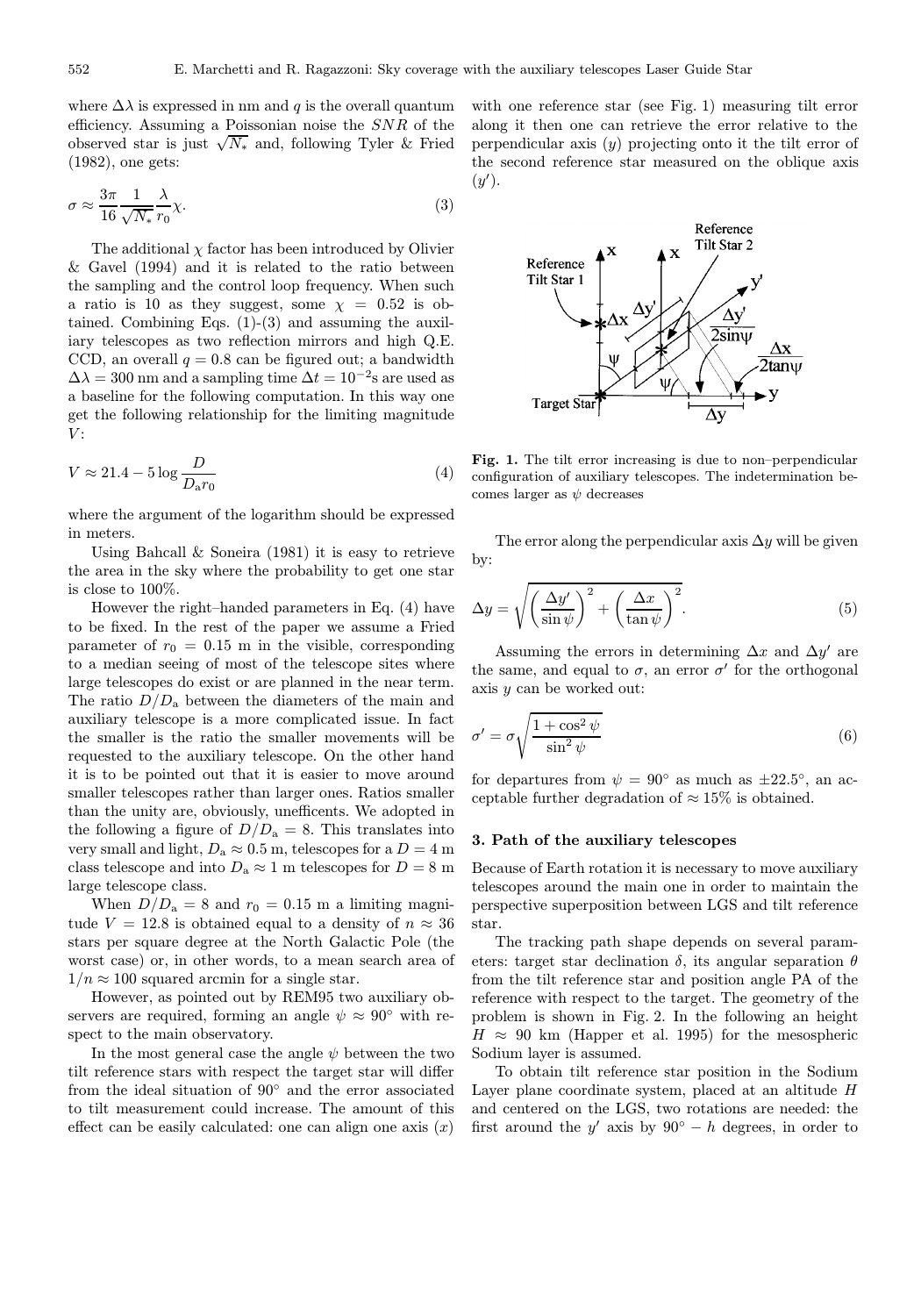

Fig. 2. Geometrical layout of the LGS and tilt reference star with respect to the observatory. The observatory plane coordinates are South–East oriented while the coordinates of the plane tangent to celestial sphere in the LGS are "altazimuthal–like" oriented with North along  $x'$  axis but with opposite versus

make parallel the plane tangent to the celestial sphere in the LGS and the Sodium Layer plane, the second around the axis passing through the LGS and perpendicular to the Sodium Layer plane, by the azimuth angle A, in order to align  $x'y'$  axes to  $xy$  axes:

$$
\begin{pmatrix}\n\Delta x \\
\Delta y\n\end{pmatrix} = \begin{pmatrix}\n\cos A & \sin A \\
-\sin A & \cos A\n\end{pmatrix} \times (\sin h \ 1) \times \begin{pmatrix}\n-\rho \cos m \\
\rho \sin m\n\end{pmatrix} (7)
$$

where the azimuth  $A$ , the height  $h$  and the projected separation  $\rho$  on the Sodium Layer plane are given by the following set of relationships:

$$
\begin{cases}\n\tan A = \frac{\sin HA}{\cos HA \sin \phi - \tan \delta \cos \phi} \\
\sin h = \sin \phi \sin \delta + \cos \phi \cos \delta \cos HA \\
\rho = \frac{H}{\sin h} \theta\n\end{cases}
$$
\n(8)

being  $\phi$  the observatory latitude and HA the target hour angle. The angle  $m$  is related to the parallactic angle  $q$  by the following pair of equations:

$$
\begin{cases} m = \text{PA} - q \\ \tan q = \frac{\sin HA}{\tan \phi \cos \delta - \sin \delta \cos HA} \end{cases} (9)
$$

One can finally retrieve the auxiliary telescope position taking into account (see Fig. 3) that its coordinates will be identical to those of the tilt reference star on the Sodium Layer plane but with inverted sign:

$$
\begin{cases}\n x = -\Delta x = \frac{H}{\sin h} \theta \left( \cos m \sin h \cos A - \sin m \sin A \right) \\
 y = -\Delta y = -\frac{H}{\sin h} \theta \left( \cos m \sin h \sin A + \sin m \cos A \right).\n \end{cases}
$$
\n(10)



Fig. 3. Position of the auxiliary telescope with respect to observatory. Displacing the small telescope of an amount equal to the projection of the tilt reference star on Sodium Layer plane but with opposite versus, allows the auxiliary telescope to see LGS superimposed on the reference star

Some results obtained for the observatory latitude  $\phi =$ 29◦N (corresponding to the site of the National Telescope Galileo, Barbieri 1996) are shown in Fig. 4. The tracking is performed along four hours of  $HA$  across meridian  $(\pm 2^h)$ and the filled circles are placed at steps of 30<sup>m</sup>.

In Fig. 4a are drawn different paths calculated for values of  $\delta$  interested by a zenithal distance of 45 $\degree$  with a 5 $\degree$ step, PA =  $-45^\circ$  and  $\theta = 0^\circ.2$ ; in this particular case the telescope movement is southward.

In Fig. 4b are shown paths with fixed PA =  $-45°$  but different values of  $\theta$ : note that, as expected, the shapes are identical but for a scale factor. In Fig. 4c the paths are calculated for different PA values and fixed  $\theta = 0$ °. The isolated filled dot identifies observatory position (located, in all cases, at the origin of the coordinate axis).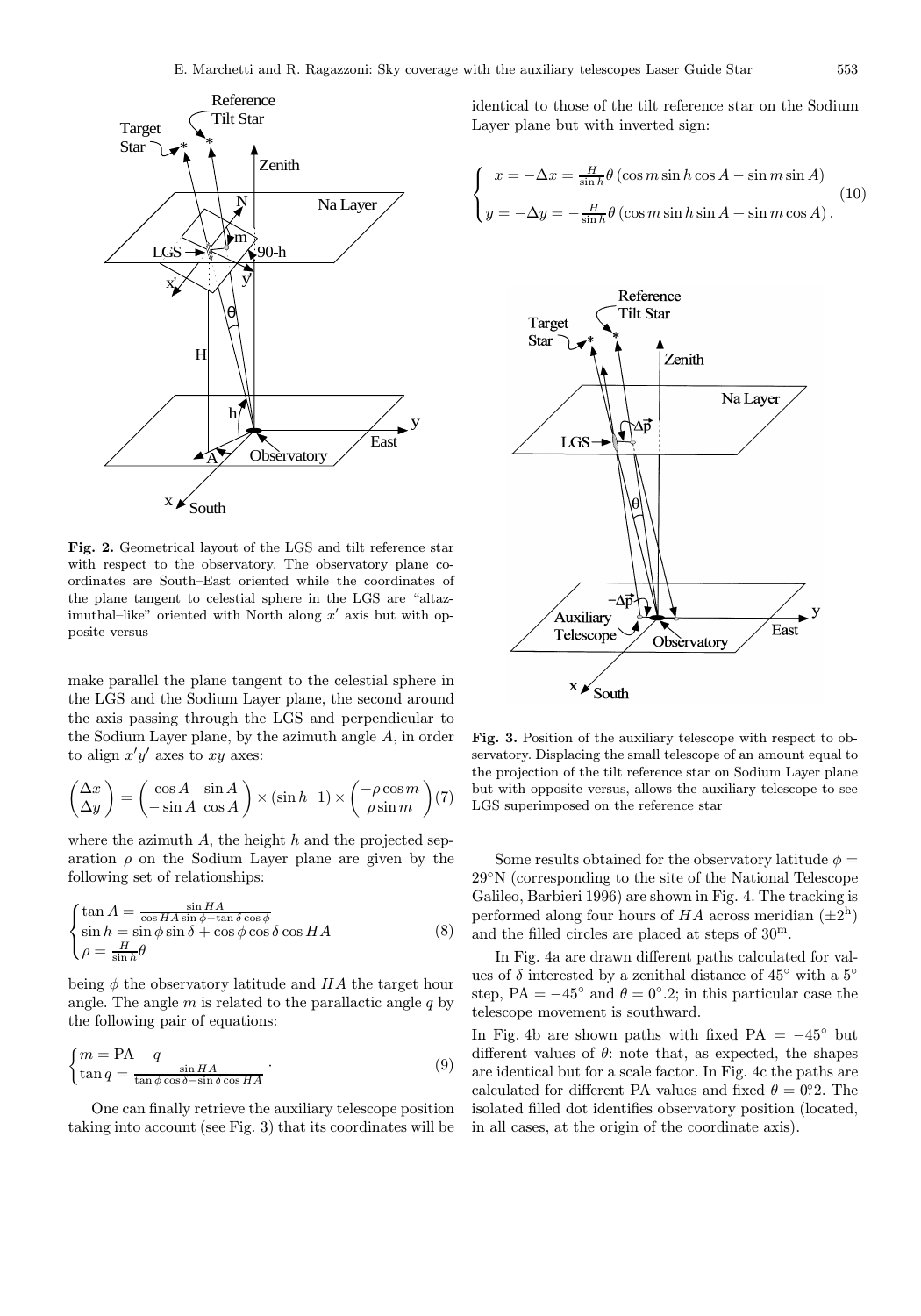

Fig. 4. Paths of auxilary telescope for different values of  $\delta$ , PA and  $\theta$ . In all cases the observatory latitude is 29<sup>°</sup>N. In a) is shown an example with different declinations and fixed position angle and separation. In b) also the separation is varying while in c) this last is kept fixed and position angle varies. For further details see the text

## 4. Ground occupation

The capability of the technique to recover the absolute tilt of the LGS is related to the joint probability to find two stars, whose magnitude is equal or brighter than the limiting magnitude defined in the second section, located at angular distances respectively  $d_1$  and  $d_2$  from the observed object as small as possible and forming with respect to the latter an angle of about 90◦, in order to reduce to a minimum the error on the tilt determination.

Projecting the problem to the Earth surface, we have the joint probability to exploit two tracks for the small telescopes as close as possible to the main observatory. The area in the neighbourhood of the observatory will have different occupation frequency densities for the auxiliary telescopes depending upon the ratio between the main and the auxiliary telescope diameters  $D/D<sub>a</sub>$ , the Fried parameter  $r_0$ , the tolerance angle  $\Delta \psi$  around the nominal position of 90◦ and the coordinates of the object.

Using the values given in Sect. 2, several simulations about the ground occupation for  $\phi = 29°$ N have been performed. For a density of  $n = 36 \text{ deg}^{-2}$  the mean distance of the star nearest to the object  $d_1 >$  and of the nearest second star  $\langle d_2 \rangle$ , within different tolerance angles (view as a cone of aperture  $\Delta \psi$  centered around the  $\pm 90^{\circ}$  position) have been computed averaging over 5000 simulation runs.



Fig. 5. Mean distance from the observed object of the nearest second star versus the tolerance angle  $\Delta \psi$ : the filled circles calculated through the simulations are well fitted by the  $-1/2$ –law of Eq. (14) and the asymptotic trend gives a value of  $\approx 0.0212$ 

The mean distance of the nearest star  $d_1 >$  depends only upon the star density  $n$ , and its value is equal to:

$$
\langle d_1 \rangle \approx \frac{1}{2\sqrt{n}}.\tag{11}
$$

In our case a figure of  $\langle d_1 \rangle \approx 5$  arcmin is obtained.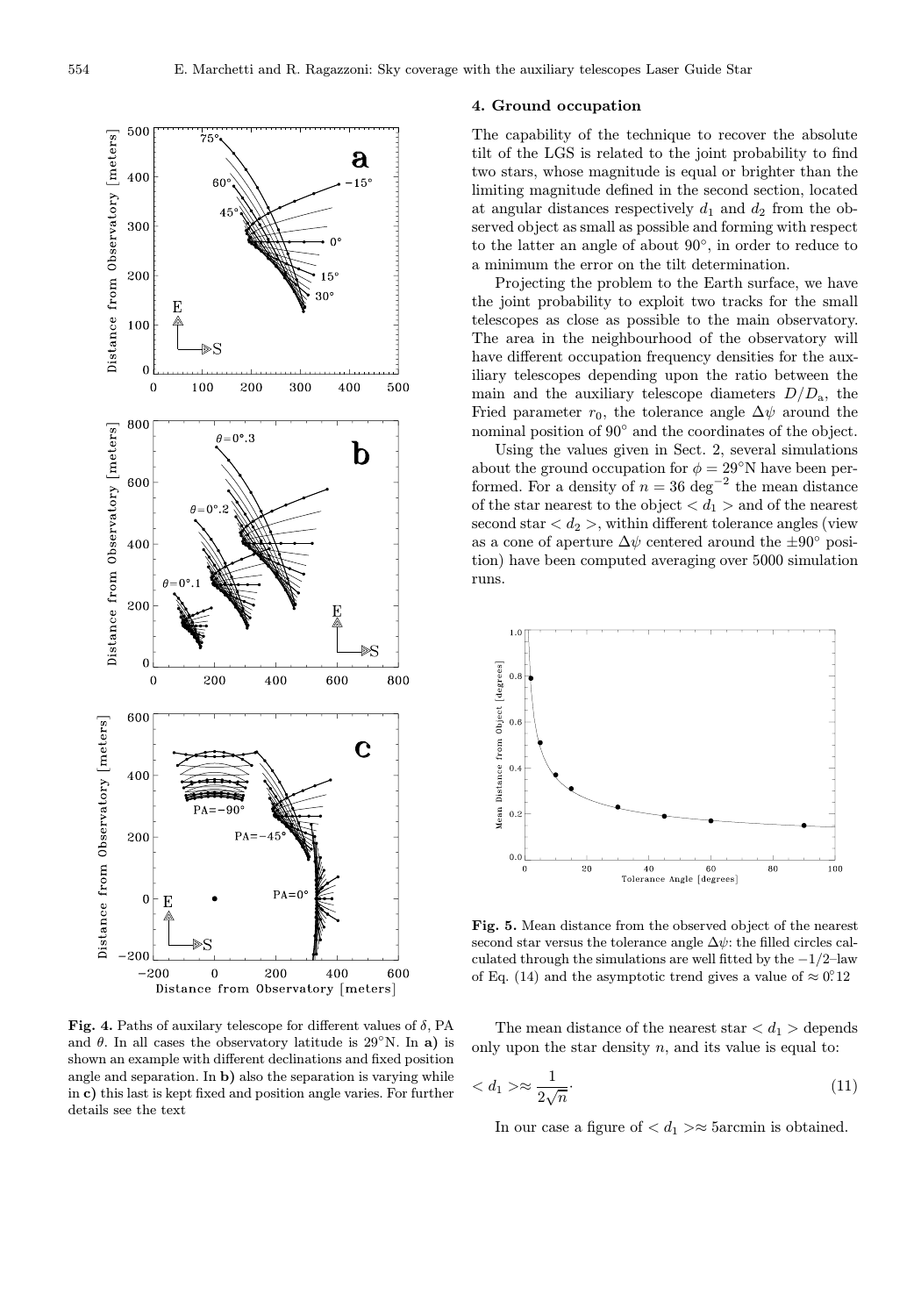The computation of the second nearest star is more complicated because of the constraint imposed by the first nearest star. Using the observation that the square of the mean distance is proportional to the available number of stars in a given sky region one can figure out the following relationship:

$$
\langle d_2 \rangle \approx \frac{a}{\sqrt{n\Delta\psi}} + b \tag{12}
$$

where the fixed addictive term is due to take into account the finite value of  $\langle d_2 \rangle$  when  $\Delta \psi$  approaches 180°. Numerical simulations and fitting of the obtained data lead to an estimation, for our case study, of  $a \approx 6.0 \text{ deg}^{1/2}$ and  $b \approx 4.3 \, 10^{-2}$ deg. The results are plotted in Fig. 5.

In order to define the tracks distribution around the observatory we performed a MonteCarlo simulation in which we calculated the tracks for the star and its almost perpendicular companion closest to the object for different tolerance angles, using a star field of poissonian mean density equal to  $n = 36 \text{ deg}^{-2}$  and objects of random zenithal distance  $\leq 30^{\circ}$  considering an observation time of 4 hours across the meridian  $(\pm 2^h)$ .

The results for the case  $\Delta \psi = 45^{\circ}$  are shown in Fig. 6: the simulated data are rappresented with filled circles and a poissonian fitting is superimposed. The figure shows a poissonian–like distance distribution both for the nearest star and for its perpendicular companion. We performed 5000 simulation runs to figure out the described results.



Fig. 6. Distribution of the tracks around the observatory: the MonteCarlo data results are well fitted by a Poissonian curve. The upper plot, referred to the nearest star, shows a sharper shape with respect to the case of the perpendicular companion (lower plot)

A simple view of the MonteCarlo simulation with only 200 tracks is shown in Fig. 7: the tracks of the perpendicular companion are marked at their ends with filled circles. The different distances of the paths for the two reference stars are evident.

Given a circular area of radius  $R$  around the observatory it is possible to retrieve the percentage of tracks inside it, and to define the sky coverage of the system. The results are shown in Table 1 for different tolerance angles where the other parameters are the same used in this section; accepting a further degradation of the measurement error due to the non perpendicularity of the two reference stars (29%, 48% and 73% respectively for  $\Delta \psi = 60^{\circ}$ , 75° and  $90°$ ), it is possible, within 1 km, to project the LGS through the auxiliary telescopes and track them for approximately all the reference stars found in proximity of the observed object.

Table 1. Percentages of stars tracked related to distance from observatory and to tolerance angle

|                      | $15^{\circ}$ |    | $45^{\circ}$ | ഭ∩ീ | $75^{\circ}$ |    |
|----------------------|--------------|----|--------------|-----|--------------|----|
| $R = 250$ m          |              |    |              |     |              |    |
| $R = 500$ m          | 12           | 21 | 29           | 37  |              |    |
| $R = 750~\mathrm{m}$ | 30           | 51 | 65           | 76  |              | 86 |
| $R = 1000 \text{ m}$ | 51           | 75 |              | QΔ  | 96           | 98 |

The ground tracking speed is very small. We have found mean values of about few meters per minute: for example, in the condition  $\Delta \psi = 45^{\circ}$  and maximum zenithal distance of 30°, the mean tracking speed is  $\approx 0.7$  m min<sup>-1</sup> for the 1<sup>st</sup> star and  $\approx 1.6$  m min<sup>-1</sup> for its perpendicular companion.

It is worth noting that all calculations are performed for a star density given at the North Galactic Pole and in most cases  $n$  is much more greater.

## 5. Conclusions

We analyzed in detail the theoretical problem of ground tracking for auxiliary telescopes in the REM95 technique. We have given a limiting magnitude for the system, we have defined the error due to non perpendicular configuration of the two reference stars and we have shown the geometry of the problem with some track path examples.

We performed several calculations in a particular case study showing the tolerance angle dependence of the mean distance of the perpendicular companion of the closest star and the Poissonian distribution of these two around the observed astronomical target.

It is to be pointed out that we performed such a simulation run assuming the worst case both for the star density and the for requirements to be imposed on the goodness of the correction. Moreover the calculation is made assuming that the objects have to be LGS tilt corrected at any time.

Given a certain ground occupation around the main observatory it can be easily figured out that most objects can be tracked at some particular instant.